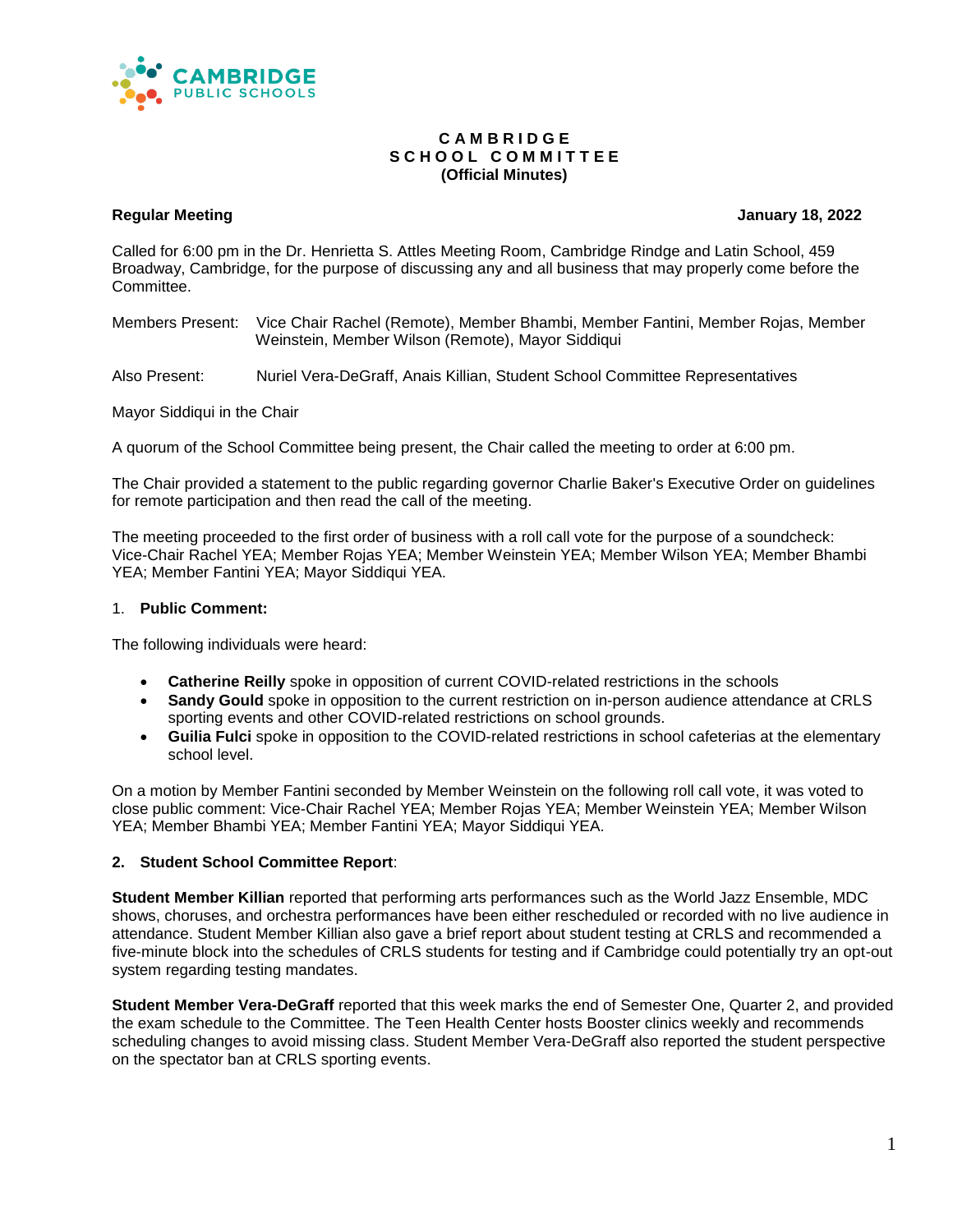**Mayor Siddiqui** briefly addressed the opt-in testing system and gave some background on the previous School Committee discussion.

**Member Weinstein** referred to what was addressed in Public Comment and students leaving school grounds to have lunch at other places and asked for an estimate on how many students maybe be using that option for lunch. Member Vera-Degraff responded that there are no more than four restaurants within walking distance of CRLS, so few students utilize that option.

**Member Wilson** inquired about the restrictions of spectators on performances and sporting events.

### **3. Presentation of the Records for Approval**:

- January 3, 2022 Organizational Meeting
- January 4, 2022 Regular Meeting

On a motion by Member Rojas seconded by Member Fantini, it was voted to accept the Minutes as written, on the following roll call: Vice Chair Rachel YEA; Member Rojas YEA; Member Weinstein YEA; Member Wilson YEA; Member Bhambi YEA; Member Fantini YEA; Mayor Siddiqui YEA.

#### **4. Reconsiderations**: **None**

**5. Unfinished Business/Calendar: None**

# **6. Awaiting Reports: None**

**7. Superintendent's Agenda:**

#### **7a. Presentations**:

Mayor Siddiqui turned the floor over to Interim Superintendent Dr. Greer, who began the Superintendent's Agenda with a COVID update.

Dr. Greer spoke upon the public concern regarding school lunch restrictions and reported that recommendations made by the school are usually from the Health and Safety Working Group. Dr. Greer also reported that action reviews with the district admin team, the CIC, DESE, etc., have been made to determine the best strategies and mitigation in the future on how to open schools after holiday breaks safely. Dr. Greer, Mr. Maloney, and Dr. Dobbleteen also spoke on the District's COVID approaches, including new DESE guidelines released to improve student testing. Mr. Maloney provided statistics on the COVID dashboard during the last week.

**Mayor Siddiqui** asked about the following steps to improve student testing at the high school. Mr. Maloney mentioned that Principal Smith is ready to implement a new pilot system that students can test inside the classrooms. **Mayor Siddiqui** suggested that theTeen Health center alter the start time of the booster clinics from 8:30 am – 3:00 pm to 8:00 am - 3:30 pm.

**Member Fantini** inquired about the rationale for eliminating spectators at sporting and performing arts events. Dr. Dobbleteen responded the reasoning was due to increased cases of COVID due to the Omicron variant; it seems best to have restrictions on sporting and performing arts events. Mr. Maloney mentioned that the elimination of spectators is only enforced through Saturday, January 29.

**Member Weinstein** recommended that booster clinics accommodate parent work hours since students need parental consent before receiving the booster.

**Member Bhambi** expressed that the community needs to know that these changes are not permanent and that messaging is important.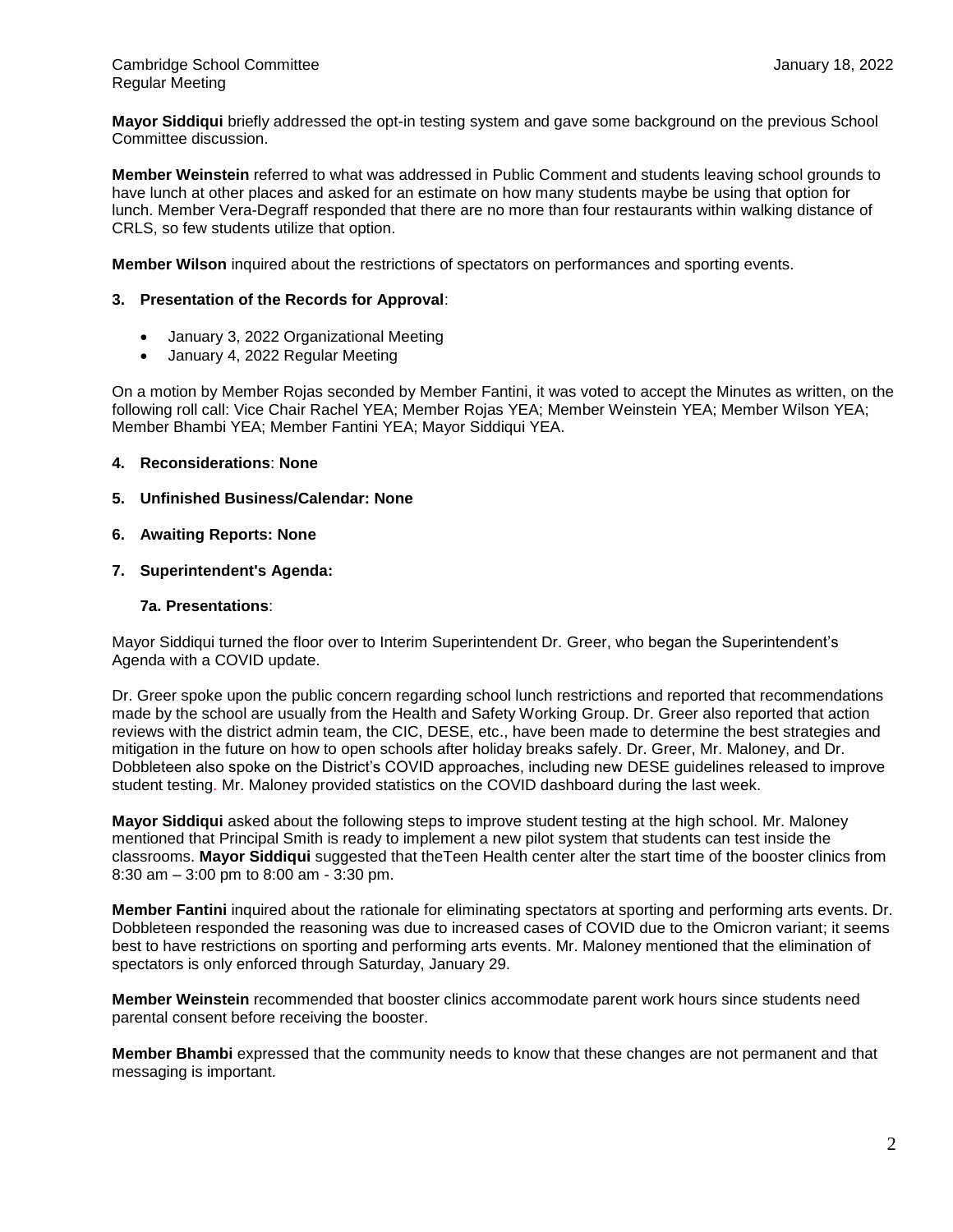**Member Wilson** inquired about adding a School Committee member and a student member (or a member of student government) to be a part of the Health and Safety Working Group. **Mayor Siddiqui** will do a follow-up on the request**.**

After the discussion, Mayor Siddiqui passed the floor to Dr. Greer, who began the first meeting presentation focused on the FY23 Budget Guidelines and Process. The full presentation can be found on the School Committee [website.](https://docs.google.com/presentation/d/1JlZXTJXoBwWgFa388UXZ_UlExaxE3DthXQHwWu9Fri0/edit#slide=id.g10af0432f1b_2_0)

Dr. Greer paused the presentation halfway and opened the floor for questions.

**Member Bhambi** inquired about student success and loss of learning time during COVID and the efforts being made to the current ineffectiveness in the organizational structure.

**Member Fantini** inquired about student success and referred to a Boston Globe article in how school systems use technology to improve students' needs, leading to the better support of the Social-Emotional Learning for students.

**Vice-Chair Rachel** touched briefly on the "Culture and Climate" section and recommended adding "inclusive" to that section as part of the work that CPSD is doing.

**Member Weinstein** inquired about teacher leadership and opportunities for educators that do not incorporate leaving the classroom to share knowledge and grow in diverse areas.

**Member Wilson** inquired about educator collaboratives.

Mayor Siddiqui turned the presentation back over to Dr. Greer and Ms. Spinner to continue the FY23 Budget Guideline presentation.

After the second half of the presentation, Ms. Spinner turned the floor back to Mayor Siddiqui, who opened the floor up for discussion.

**Member Rojas** inquired about the per-pupil spending in-district vs. out-of-district. Ms. Spinner responded that outof-district includes students with special services with needs that the district does not serve, charter school students, and vocational students. **Member Rojas** also suggested that ESSER funding line items be separated into one-time, one-time/temporary expenses vs. long-term expenses

**Member Bhambi** inquired how to make community outreach more effective regarding the budget and a structured budget with newly identified needs specifically for the young people who do not have a 4-year college career path.

**Member Weinstein** inquired about how the district can utilize the school council for these budget community meetings since they have built community relationships.

**Student Member Kilian** inquired about Chapter 70 and its factored into the CPSD annual budget. Ms. Spinner responded that the state has a formula for Chapter 70, in which student aid is allocated to the state to support the CPSD budget.

**Member Fantini** followed up on Student Member Killian's comment about Chapter 70 and asked if the city holds the district unaccountable for charter school expenses and if inflation affects some areas in the budget. Ms. Spinner explained Chapter 70's impact on the city's revenue formula. Inflation does not directly affect staff and contractual services but can impact food and nutritional service due to supply chain issues.

**Student Member Vera-DeGraff** asked if families could submit questions about the budget process if they cannot make the community meetings. A survey will be shared with the CPSD community from January 30 to February 10.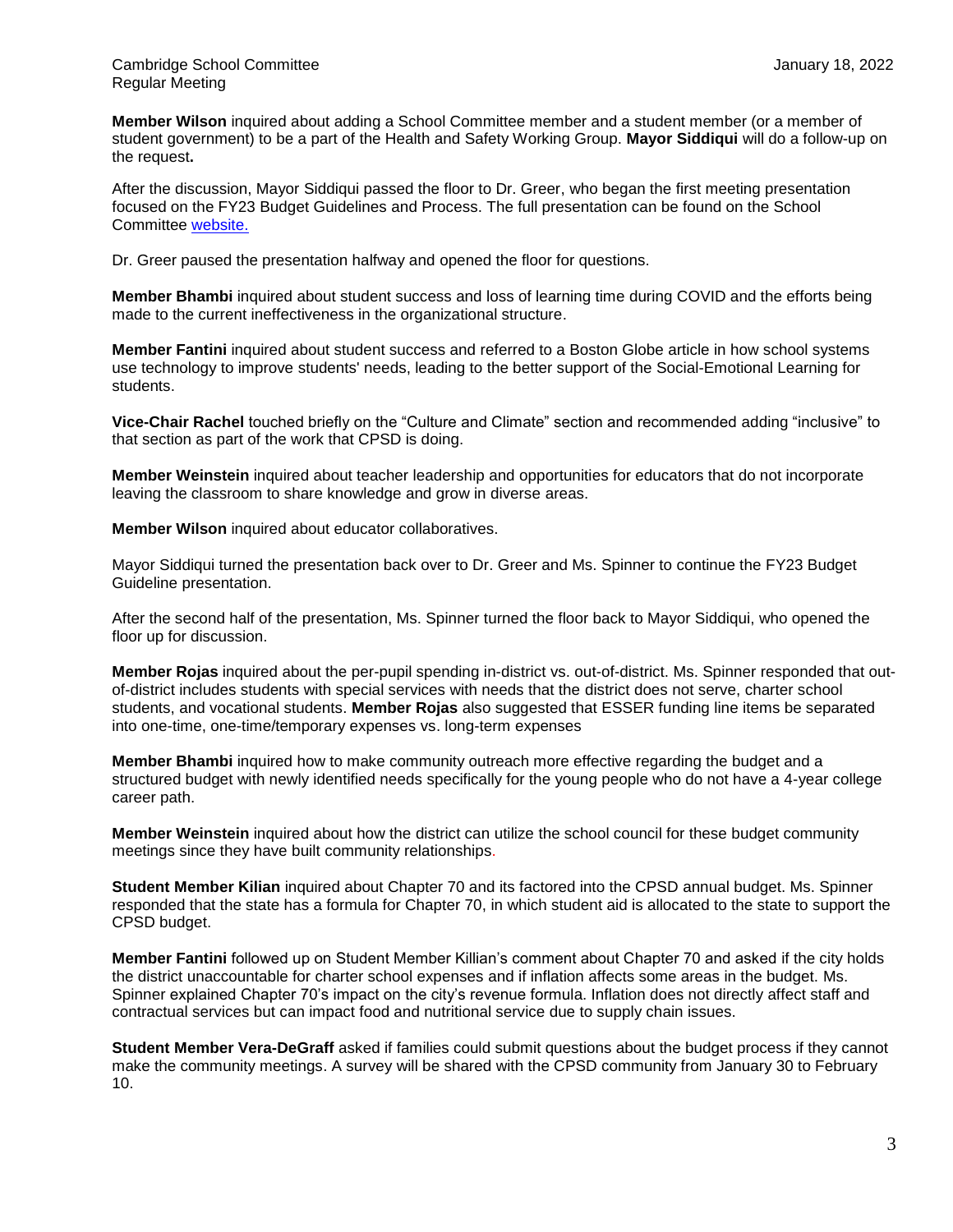Dr. Greer turned the meeting over to Dr. Mullen led the second presentation of the night that focused on the Office of Student Supports and Services. The full presentation can be found on the [website.](https://cdn5-ss5.sharpschool.com/UserFiles/Servers/Server_3042785/File/departments/administration/oss/2021-22/OSS_School_Committee_2022.18.01.pdf)

Following the Office of Student Supports and Services presentation, Mayor Siddiqui opened the floor to the Committee for questions and discussion.

**Member Weinstein** expressed his appreciation to Dr. Mullen on the findings and asked how the School Committee could support advanced learning resources.

**Member Rojas** inquired about additional insight on disproportionate and marginalized students.

**Member Fantini** asked about the DESE report that stated "not needed assistance" and how Dr. Mullen interpreted it. He also inquired about the Multi-Tiered System of Support (MTSS). He also inquired about the interventionalist numbers presented in the presentation.

**Member Wilson** addressed the backlog of OSS and professional learning opportunities. She also addressed the current backlog and if the backlog can be fulfilled by the end of the school year,

# **7b. CPS District Plan**: None

# **7c. Consent Agenda**:

Vice-Chair Rachel pulled **#22-12.** Member Wilson pulled **#22-13**. On the following rollcall vote, it was voted to adopt **#22-09**: Vice-Chair Rachel YEA; Member Rojas YEA; Member Weinstein YEA; Member Wilson YEA; Member Bhambi YEA; Member Fantini YEA; Mayor Siddiqui YEA.

**#22-09, Day & Residential Program Services not Available from the Cambridge School Department**, be adopted as follows: that the School Committee contracts to the institutions as detailed in the list in amounts not to exceed the shown rates, funds to be provided from the General Fund and/or Grant Fund Budget, having been approved by the Operational Services Division of the laws of the Commonwealth of Massachusetts having been complied with:

| Program     | Number | Amount      |
|-------------|--------|-------------|
| Dav         |        | \$38,115.00 |
| Residential |        |             |
| 45 Day      |        |             |
|             |        | \$38,115.00 |

#### **8. Non-Consent Agenda:**

**#22-12, Approval of Revisions to Cambridge Public Schools Chapter 74 CVTE (Career/Vocational Technical Education) Student Admissions Policy (first reading),** be adopted as follows: that the School Committee approve the revisions to the Cambridge Public Schools Chapter 74 CVTE (Career/Vocation Technical Education) Student Admissions Policy-Rindge School of Technical Arts (RSTA) at Cambridge Rindge and Latin School as detailed in the attached document (first reading).

#### Discussion followed on **#22-12.**

**Vice-Chair Rachel** inquired about gender-neutral language in the Chapter 74 policy and asked If there was a requirement to revise the admissions policy and if this affects RSTA.Dr. Greer responded that this policy change is required and welcomed Dr. Gittens and Mr. Anais for more clarification and feedback. Dr. Gittens further clarified the requirements and mentioned that the district could make the policy reflect gender-neutral language. Mr. Anais also gave further clarification on the Chapter 74 Policy requirements.

**Member Weinstein** asked for clarification on the policy's language and if the language presented was created by the district or created by DESE. Mr. Anais explained how the district created the policy, and the changes are for the was created by the district to be compliant with DESE.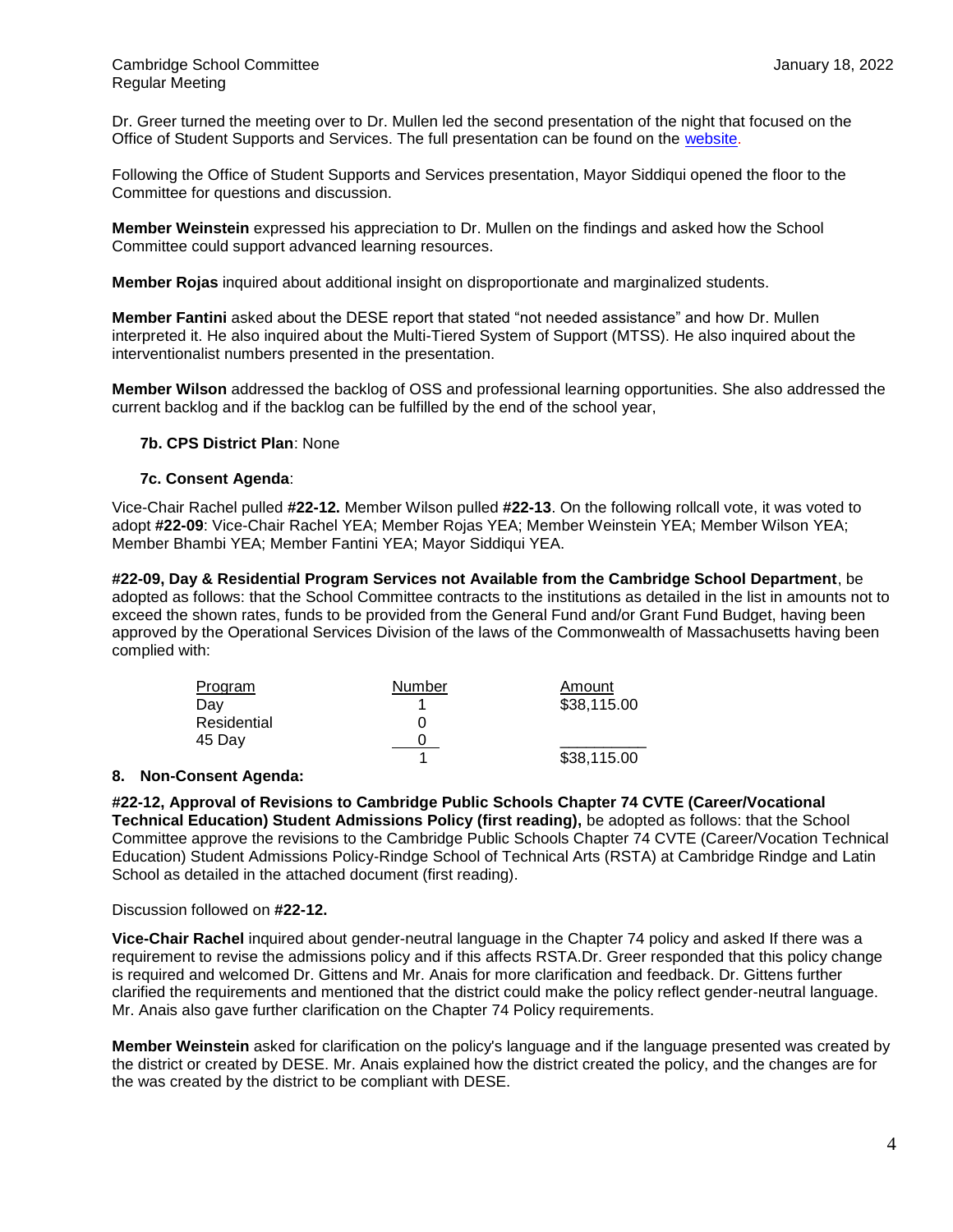Per School Committee rules, at 10:00 pm, Mayor Siddiqui entertained a motion to extend the meeting until 11:00 pm. On a motion by Member Rojas, seconded by member Fantini, on the following roll call vote, it was voted to adopt **#22-09**: Vice-Chair Rachel YEA; Member Rojas YEA; Member Weinstein YEA; Member Wilson YEA; Member Bhambi YEA; Member Fantini YEA; Mayor Siddiqui YEA.

It was voted to adopt **#22-12** for a second reading on the following roll call: Vice-Chair Rachel YEA; Member Rojas YEA; Member Weinstein YEA; Member Wilson YEA; Member Bhambi YEA; Member Fantini YEA; Mayor Siddiqui YEA.

**#21-13, Contract Award**, be adopted as follows: that the School Committee award a contract to the following vendor for COVID-19 Self-Test Kits, funds to be provided from the General Fund Budget, Chapter 30B of the laws of the Commonwealth of Massachusetts having been complied with:

IHealth Labs, Inc., 120 SanLuncar Ct., Sunnyvale, CA, for the period of January 20, 2022 to June 30, 2022 in the amount of \$153,200.00

A discussion followed on **#22-13.** 

**Member Wilson** inquired about the district's plan to distribute the COVID-10 Self-Test Kits, and are these only implemented for February break, or is April break included. A distribution plan has not been decided yet, but it is forthcoming. The Self-Test Kits will be for February and April breaks.

**Member Bhambi** asked for more clarification on how many tests students will receive. At least one self-test kit will be available per student.

It was voted to adopt **#22-13** on the following roll call: Vice-Chair Rachel YEA; Member Rojas YEA; Member Weinstein YEA; Member Wilson YEA; Member Bhambi YEA; Member Fantini YEA; Student Member Killian YEA, Student Member Vera-Degraff YEA; Mayor Siddiqui YEA.

# **9. School Committee Agenda (Policy Matters/Notifications/Requests for Information)**:

#### **#22-10 Motion by Member Fantini**

That the attached budget guidelines be adopted for FY23.

**Member Fantini** requested to add Vice-Chair Rachel and Member Jose on the motion since they are the new budget co-chairs.

On a motion by Member Fantini seconded by Member Weinstein, it was voted to add Vice-Chair Rachel and Member Rojas to motion **#22-10**, on the following roll call: Vice-Chair Rachel YEA; Member Rojas YEA; Member Weinstein YEA; Member Wilson YEA; Member Bhambi YEA; Member Fantini YEA; Student Member Killian YEA, Student Member Vera-DeGraff YEA; Mayor Siddiqui YEA

Vice Chair Rachel made some suggestions to modify the language on crisis response teams and add inclusive to the Budget Guidelines. Since the Vice-Chair modifications are minimal, Mayor Siddiqui recommended that Vice Chair Rachel and Member Rojas as Budget Co-chairs connect with Dr. Greer to review the budget guidelines.

On a motion by Member Fantini seconded by Member Wilson, it was voted to **#22-10**, on the following roll call: Vice Chair Rachel YEA; Member Rojas YEA; Member Weinstein YEA; Member Wilson YEA; Member Bhambi YEA; Member Fantini YEA; Student Member Killian YEA, Student Member Vera-DeGraff YEA; Mayor Siddiqui YEA.

# **10. Resolutions (letters of congratulations, letters of condolence)**

#### **#22-11 Joint Motion by Mayor Siddiqui, Member Wilson, and Vice-Chair Rachel**

WHEREAS: The School Committee was deeply saddened to learn that Maurico Gutierrez passed away suddenly on January 7, 2022; and